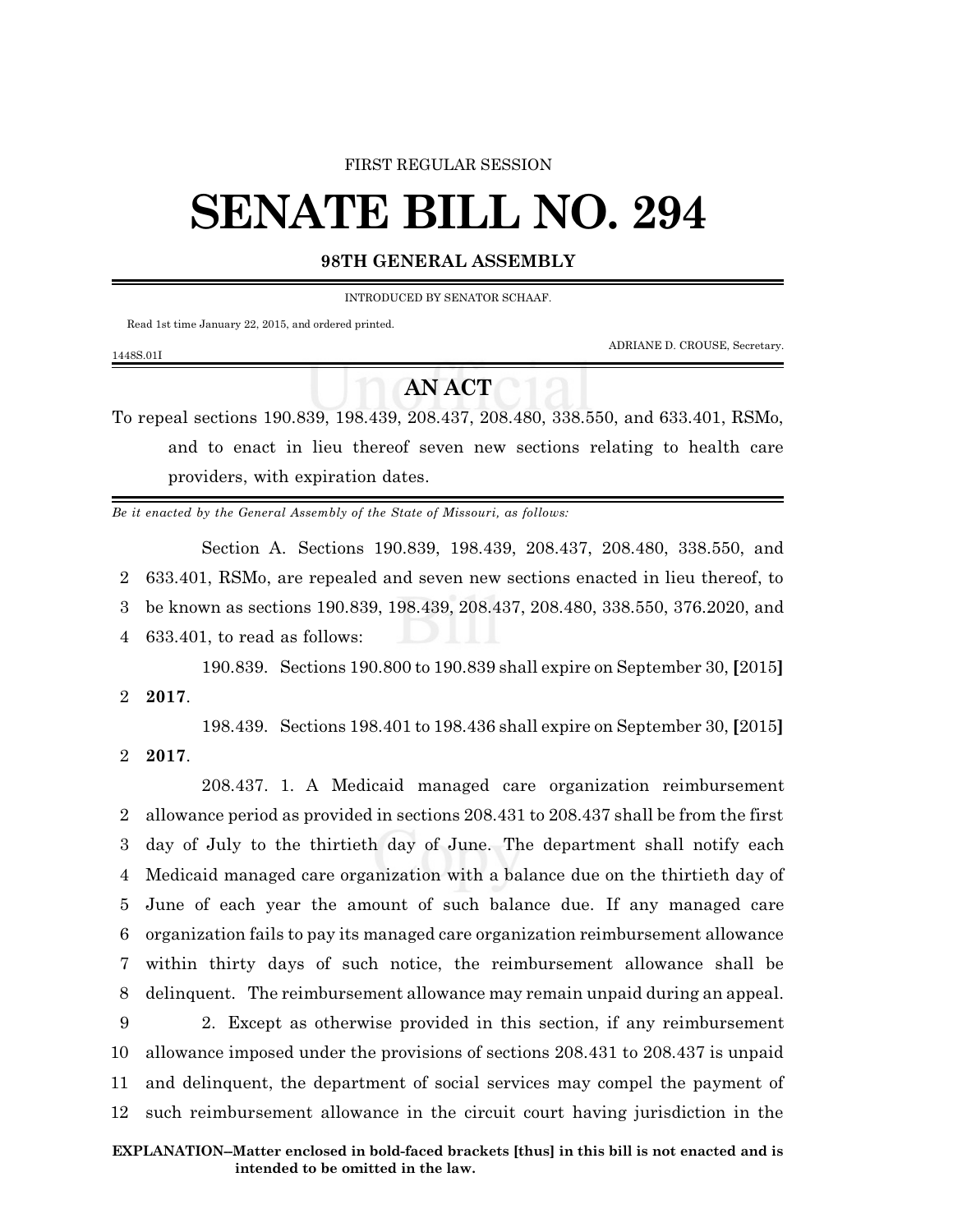county where the main offices of the Medicaid managed care organization are located. In addition, the director of the department of social services or the director's designee may cancel or refuse to issue, extend or reinstate a Medicaid contract agreement to any Medicaid managed care organization which fails to pay such delinquent reimbursement allowance required by sections 208.431 to 208.437 unless under appeal.

 3. Except as otherwise provided in this section, failure to pay a delinquent reimbursement allowance imposed under sections 208.431 to 208.437 shall be grounds for denial, suspension or revocation of a license granted by the department ofinsurance, financial institutions and professional registration. The director of the department of insurance, financial institutions and professional registration may deny, suspend or revoke the license of a Medicaid managed care organization with a contract under 42 U.S.C. Section 1396b(m) which fails to pay a managed care organization's delinquent reimbursement allowance unless under appeal.

 4. Nothing in sections 208.431 to 208.437 shall be deemed to effect or in any way limit the tax-exempt or nonprofit status of any Medicaid managed care organization with a contract under 42 U.S.C. Section 1396b(m) granted by state law.

 5. Sections 208.431 to 208.437 shall expire on September 30, **[**2015**] 2017**. 208.480. Notwithstanding the provisions of section 208.471 to the contrary, sections 208.453 to 208.480 shall expire on September 30, **[**2015**] 2017**.

338.550. 1. The pharmacy tax required by sections 338.500 to 338.550 shall expire ninety days after any one or more of the following conditions are met: (1) The aggregate dispensing fee as appropriated by the general assembly paid to pharmacists per prescription is less than the fiscal year 2003 dispensing fees reimbursement amount; or

 (2) The formula used to calculate the reimbursement as appropriated by the general assembly for products dispensed by pharmacies is changed resulting in lower reimbursement to the pharmacist in the aggregate than provided in fiscal year 2003; or

 (3) September 30, **[**2015**] 2016**. The director of the department of social services shall notify the revisor of statutes of the expiration date as provided in this subsection. The provisions of sections 338.500 to 338.550 shall not apply to pharmacies domiciled or headquartered outside this state which are engaged in prescription drug sales that are delivered directly to patients within this state via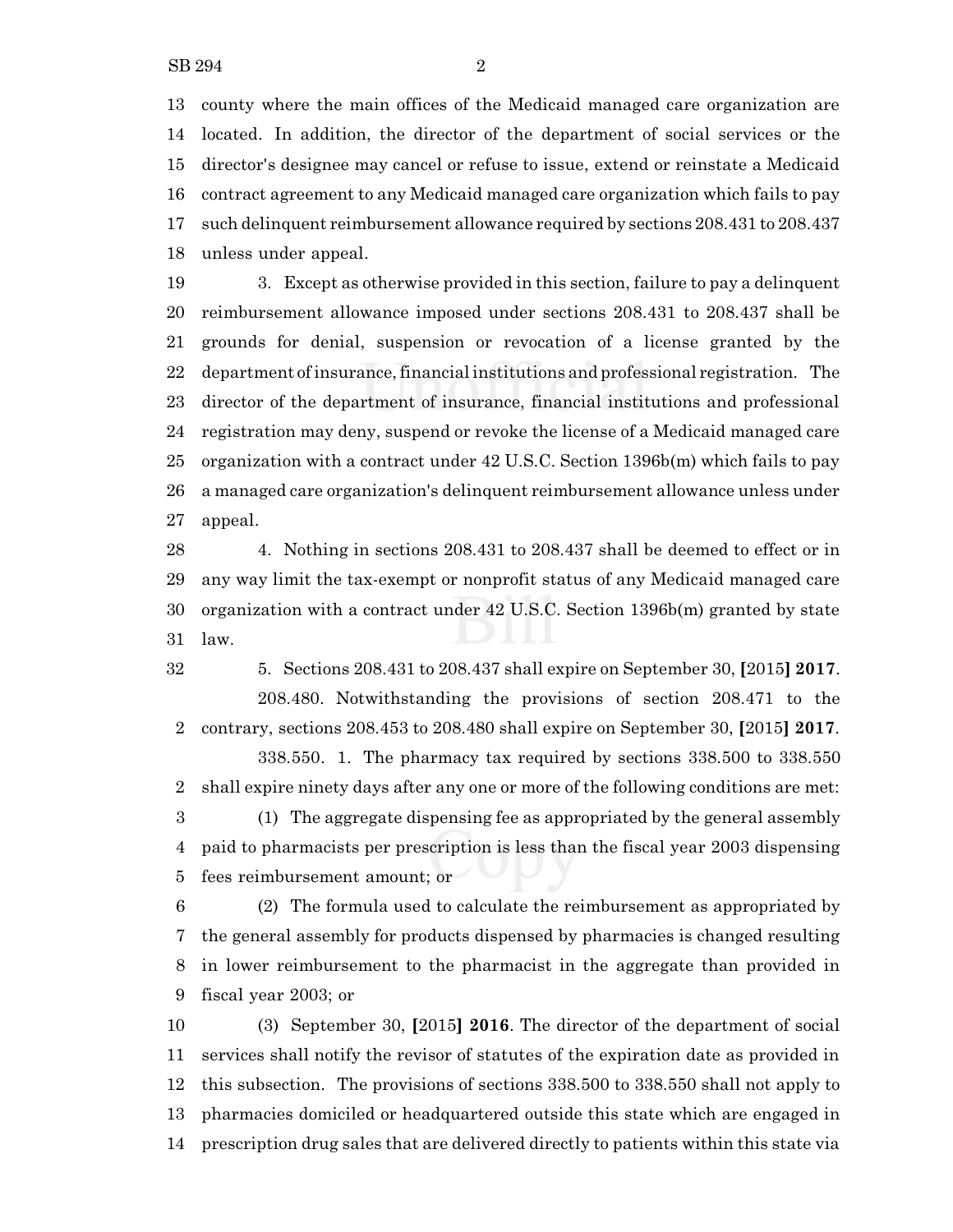common carrier, mail or a carrier service.

2. Sections 338.500 to 338.550 shall expire on September 30, **[**2015**] 2017**.

**376.2020. 1. For purposes of this section, the following terms shall mean:**

 **(1) "Enrollee", shall have the same meaning ascribed to it in section 376.1350;**

 **(2) "Health care provider", shall have the same meaning ascribed to it in section 376.1350;**

 **(3) "Health care service", shall have the same meaning ascribed to it in section 376.1350;**

 **(4) "Health carrier", shall have the same meaning ascribed to it in section 376.1350.**

 **2. No provision in a contract in existence or entered into, amended, or renewed on or after August 28, 2015, between a health carrier and a health care provider shall be enforceable if such contractual provision prohibits, conditions, or in any way restricts any party to such contract from disclosing to an enrollee, patient, potential patient, or such person's parent or legal guardian, the contractual payment amount for a health care service if such payment amount is less than the health care provider's usual charge for the health care service, and if such contractual provision prevents the determination of the potential out-of-pocket cost for the health care service by the enrollee, patient, potential patient, parent, or legal guardian.**

633.401. 1. For purposes of this section, the following terms mean:

 (1) "Engaging in the business of providing health benefit services", accepting payment for health benefit services;

 (2) "Intermediate care facility for the intellectually disabled", a private or department of mental health facility which admits persons who are intellectually disabled or developmentally disabled for residential habilitation and other services pursuant to chapter 630. Such term shall include habilitation centers and private or public intermediate care facilities for the intellectually disabled that have been certified to meet the conditions of participation under 42 CFR, Section 483, Subpart 1;

 (3) "Net operating revenues from providing services of intermediate care facilities for the intellectually disabled" shall include, without limitation, all moneys received on account of such services pursuant to rates of reimbursement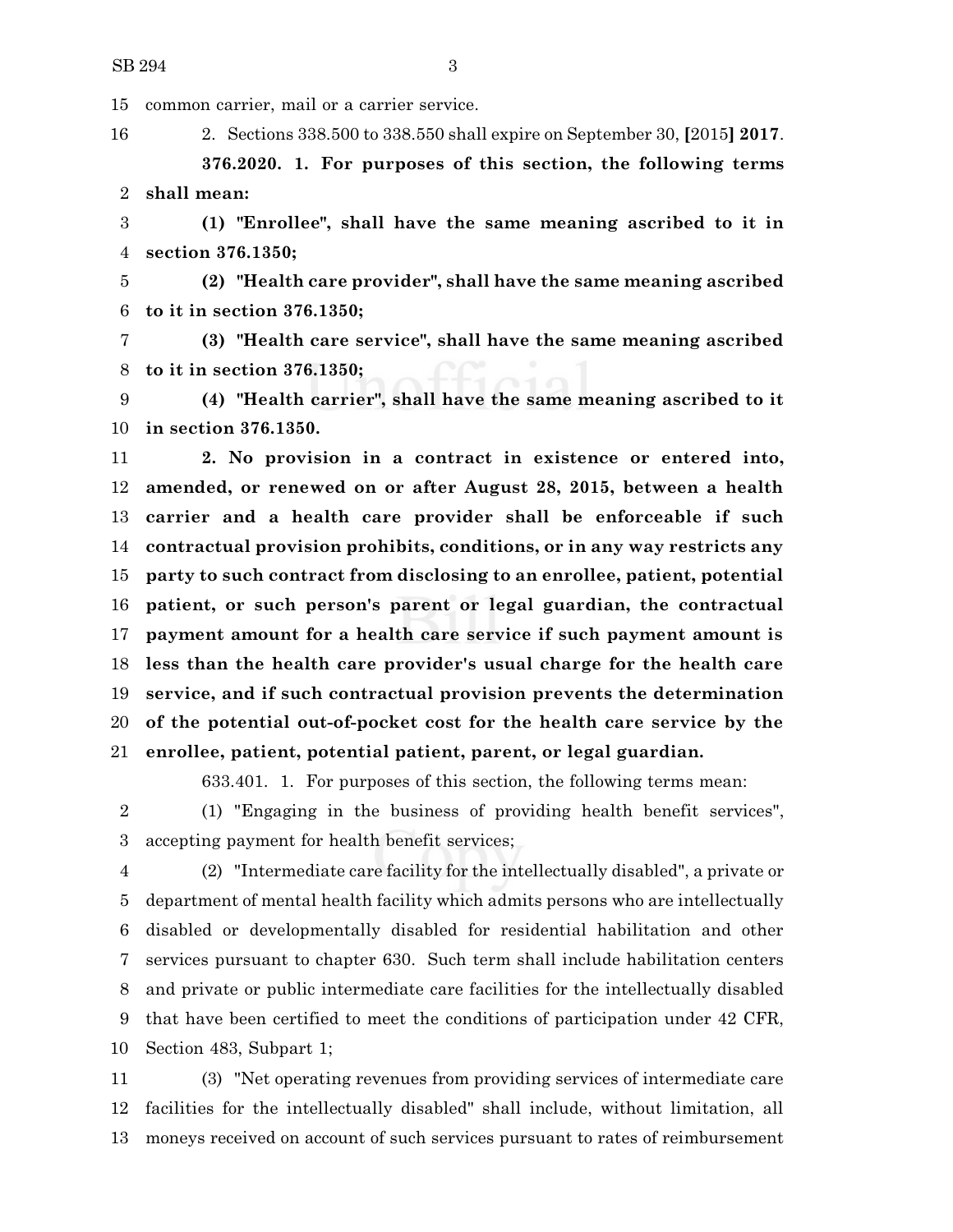established and paid by the department of social services, but shall not include charitable contributions, grants, donations, bequests and income from nonservice related fund-raising activities and government deficit financing, contractual allowance, discounts or bad debt;

 (4) "Services of intermediate care facilities for the intellectually disabled" has the same meaning as the term "services of intermediate care facilities for the mentally retarded", as used in Title 42 United States Code, Section 21 1396b(w)(7)(A)(iv), as amended, and as such qualifies as a class of health care services recognized in federal Public Law 102-234, the Medicaid Voluntary Contribution and Provider Specific Tax Amendment of 1991.

 2. Beginning July 1, 2008, each provider of services of intermediate care facilities for the intellectually disabled shall, in addition to all other fees and taxes now required or paid, pay assessments on their net operating revenues for the privilege of engaging in the business of providing services of the intermediate care facilities for the intellectually disabled or developmentally disabled in this state.

 3. Each facility's assessment shall be based on a formula set forth in rules and regulations promulgated by the department of mental health.

 4. For purposes of determining rates of payment under the medical assistance program for providers of services of intermediate care facilities for the intellectually disabled, the assessment imposed pursuant to this section on net operating revenues shall be a reimbursable cost to be reflected as timely as practicable in rates of payment applicable within the assessment period, contingent, for payments by governmental agencies, on all federal approvals necessary by federal law and regulation for federal financial participation in payments made for beneficiaries eligible for medical assistance under Title XIX of the federal Social Security Act.

 5. Assessments shall be submitted by or on behalf of each provider of services of intermediate care facilities for the intellectually disabled on a monthly basis to the director of the department of mental health or his or her designee and shall be made payable to the director of the department of revenue.

 6. In the alternative, a provider may direct that the director of the department of social services offset, from the amount of any payment to be made by the state to the provider, the amount of the assessment payment owed for any month.

7. Assessment payments shall be deposited in the state treasury to the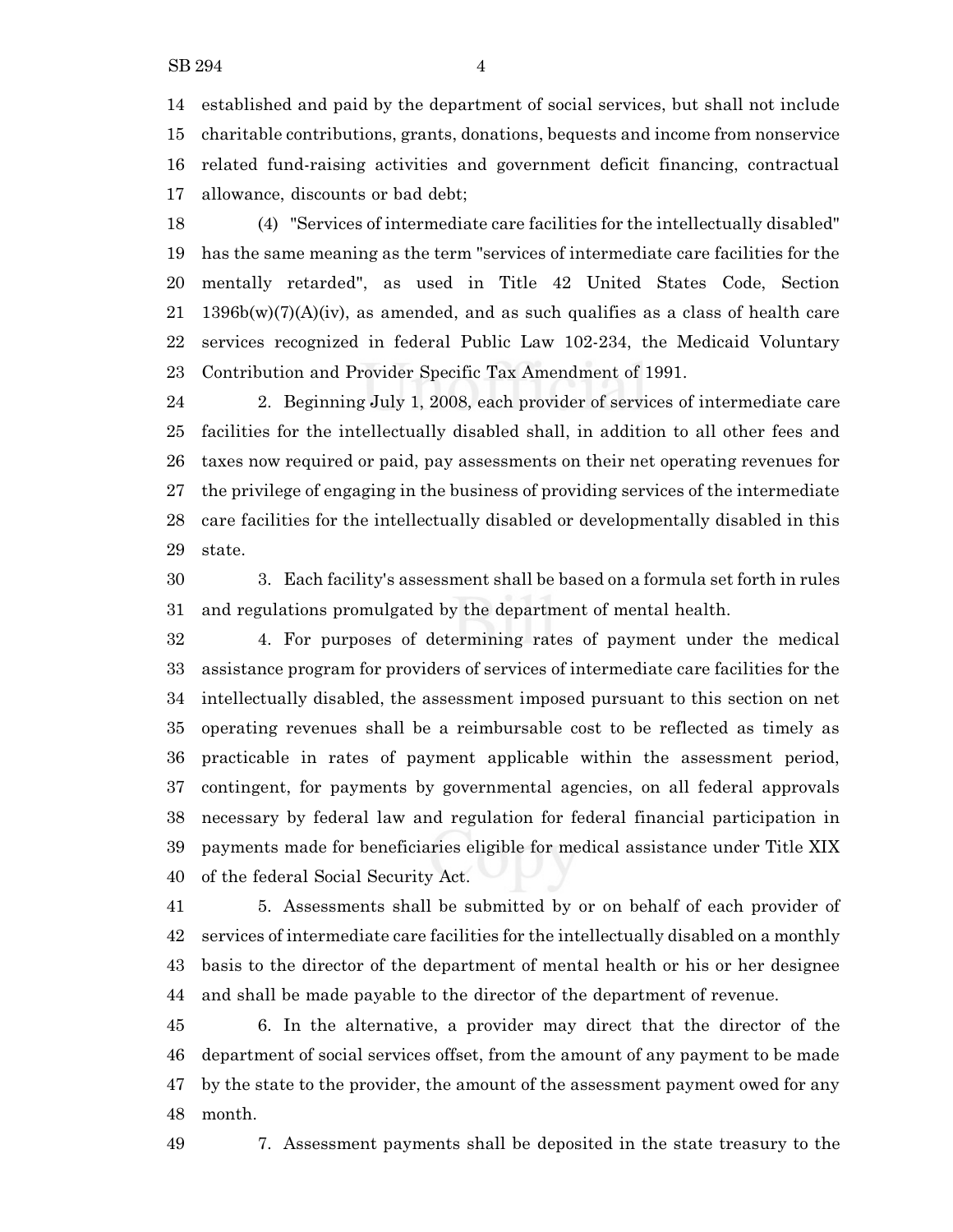credit of the "Intermediate Care Facility Intellectually Disabled Reimbursement Allowance Fund", which is hereby created in the state treasury. All investment earnings of this fund shall be credited to the fund. Notwithstanding the provisions of section 33.080 to the contrary, any unexpended balance in the intermediate care facility intellectually disabled reimbursement allowance fund at the end of the biennium shall not revert to the general revenue fund but shall accumulate from year to year. The state treasurer shall maintain records that show the amount of money in the fund at any time and the amount of any investment earnings on that amount.

 8. Each provider of services of intermediate care facilities for the intellectually disabled shall keep such records as may be necessary to determine the amount of the assessment for which it is liable under this section. On or before the forty-fifth day after the end of each month commencing July 1, 2008, each provider of services of intermediate care facilities for the intellectually disabled shall submit to the department of social services a report on a cash basis that reflects such information as is necessary to determine the amount of the assessment payable for that month.

 9. Every provider of services of intermediate care facilities for the intellectually disabled shall submit a certified annual report of net operating revenues from the furnishing of services of intermediate care facilities for the intellectually disabled. The reports shall be in such form as may be prescribed by rule by the director of the department of mental health. Final payments of the assessment for each year shall be due for all providers of services of intermediate care facilities for the intellectually disabled upon the due date for submission of the certified annual report.

 10. The director of the department of mental health shall prescribe by rule the form and content of any document required to be filed pursuant to the provisions of this section.

 11. Upon receipt of notification from the director of the department of mental health of a provider's delinquency in paying assessments required under this section, the director of the department of social services shall withhold, and shall remit to the director of the department of revenue, an assessment amount estimated by the director of the department of mental health from any payment to be made by the state to the provider.

 12. In the event a provider objects to the estimate described in subsection 11 of this section, or any other decision of the department of mental health